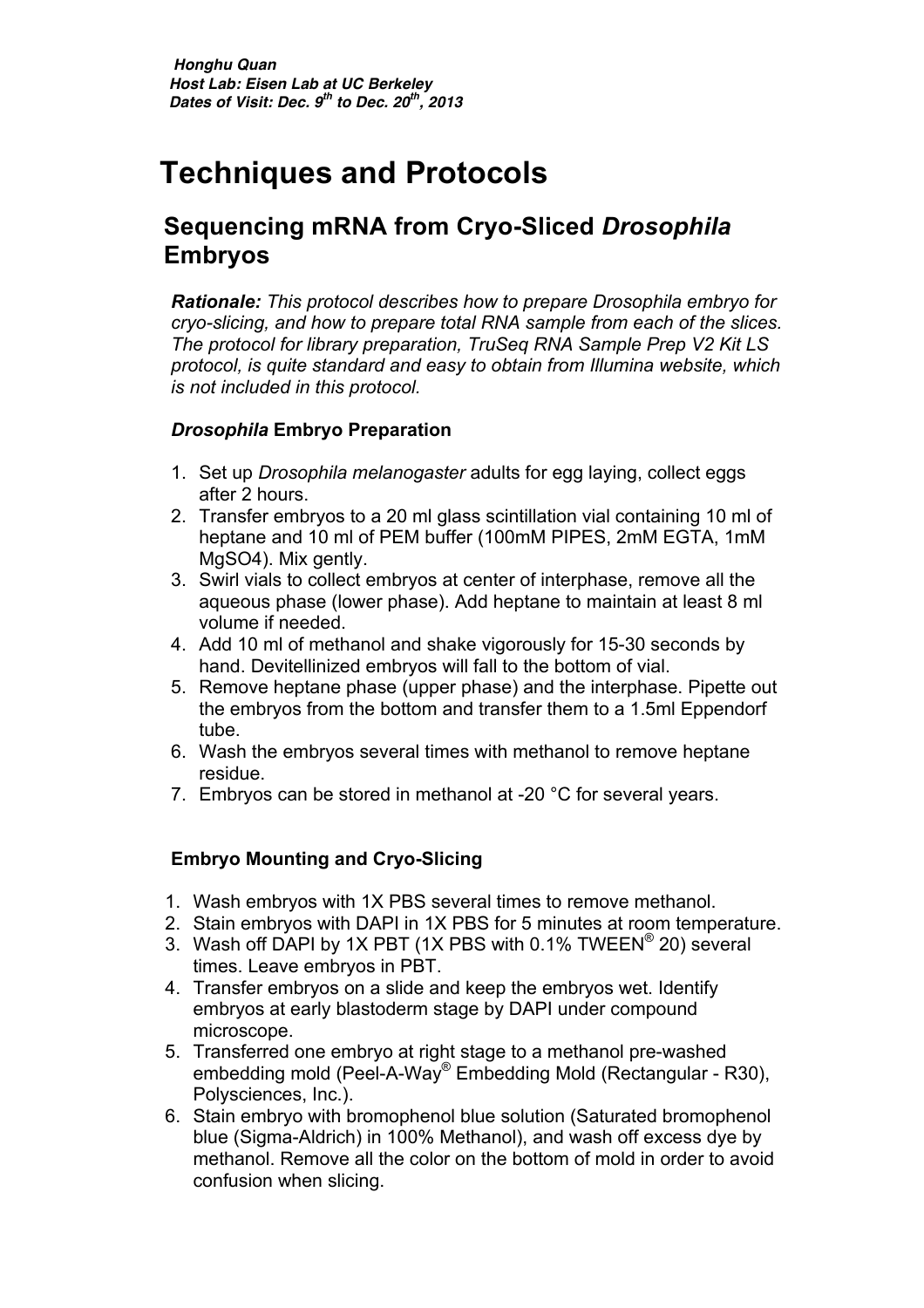- 7. Adjust embryo positions to make it close to the edge of the mold and its AP axis perpendicular to the edge.
- 8. Add Tissue freezing medium slowly at least half way of the mold. Adjust embryo positions like above if needed.
- 9. Freeze mold at -80°C. Embryo in frozen tissue freezing medium can be stored at -80°C for several months.
- 10.Pre-chill Leica CM1950 cryostat at -20°C.
- 11.Apply a thin layer of tissue freezing medium on the scaffold. Then put the opposite side of the embryo on the scaffold with tissue freezing medium. Make sure the side with embryo is on top. Freeze the liquid medium in between the scaffold and block in the chamber of cryostat to give a firm attachment.
- 12.Set the slicing thickness at 60 um on cryostat. Put the scaffold in the slot for cryo-slicling, and orientate the block edge with embryo away from the blade.
- 13.Slice off the extra medium until the little blue dot (the embryo) is getting close to the blade, and then stop slicing.
- 14.Use razor blade to make two deep cuts at the two sides of embryo. Make sure the cuts are deeper than the length of the embryo.
- 15.Turn around the block to make the block edge with embryo close to the blade.
- 16.Start slicing. For each slicing, only collect the part with embryo between the two cuts by pre-chilled tweezers; transfer the sliced sample in a 1.5 ml nonstick, RNase-free microfuge tube (Cat. NO. AM 12450, Life Technologies). Put the tube with sliced sample on dry ice.

#### **TRIzol RNA Extraction**

*Use RNase-free technique to perform RNA extraction.* 

- 1. Prepare TRIzol/Glycogen solution (TRIzol® Reagent, Cat. NO.15596- 026, Life Technologies; 20 mg/ml Glycogen Solution, VWR Cat. NO. 97063-256, AMRESCO) by mix 20ul 20mg/ml glycogen in 1ml TRIzol.
- 2. Pre-chill centrifuge at 4°C.
- 3. Add 40ul TRIzol/Glycogen solution to the sample in each tube.
- 4. Add 960ul TRIzol to bring the volume up to 1ml. Make sure all the tubes are tightly closed. Shake tubes vigorously on a VWR vortex mixer with full speed for 1minute. Briefly spin down. Stand at room temperature for 5 minutes.
- 5. Add 200ul Chloroform to each tube. Shake sample by hand for 15 seconds. Stand at room temperature for 5 minutes.
- 6. Spin for 15 minutes at 12,000 x g, at 4°C. This spin separates above mixture into a lower red phenol-chloroform stage (protein), an interphase (DNA), and a clear upper aqueous phase (RNA).
- 7. During spin, prepare tubes each with 500ul isopropanol.
- 8. Carefully transfer upper phase to its corresponding new tube by pipetting it slowly without disturbing the interphase.